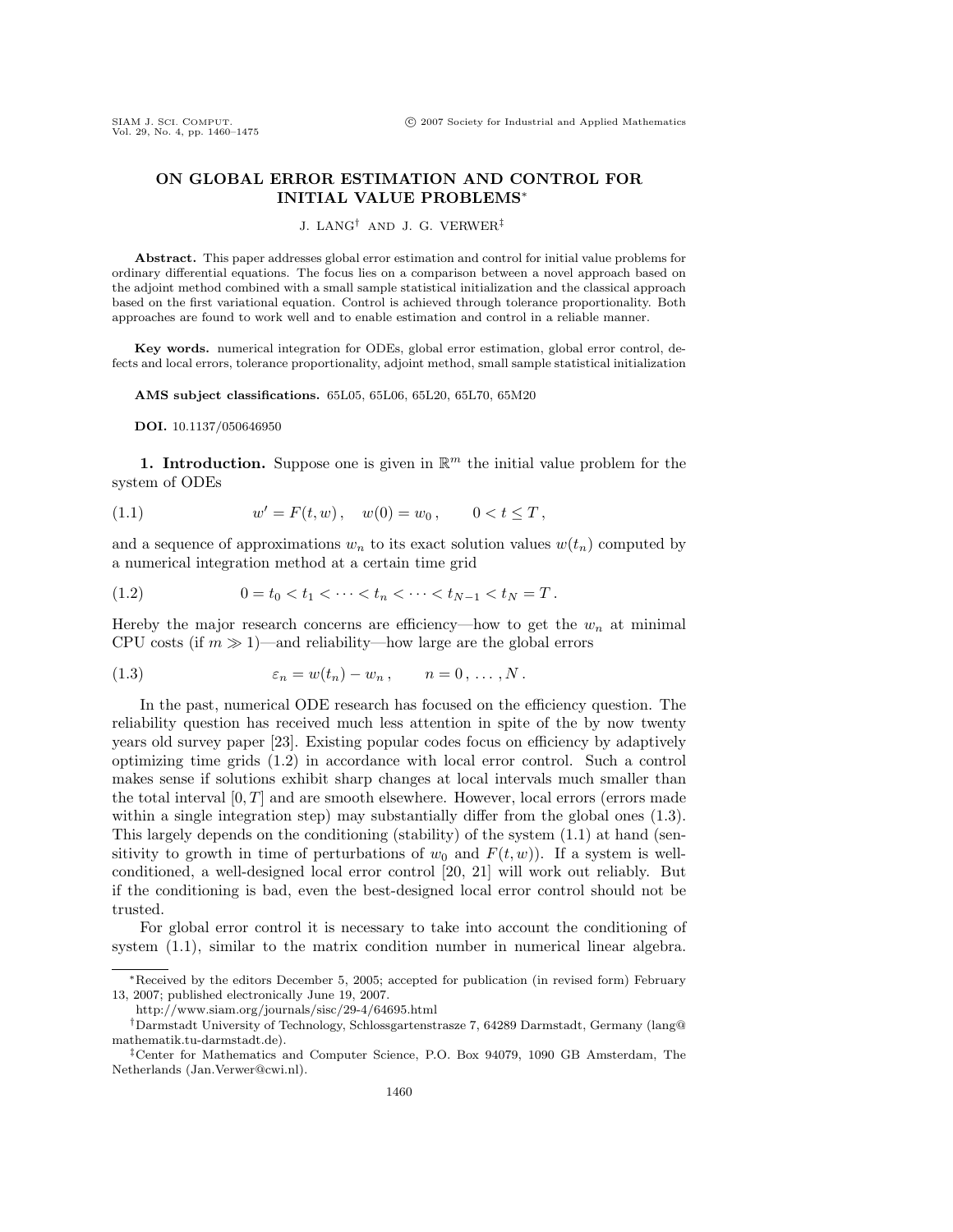Herewith it is desirable to avoid strict a priori error bounds as these can be overly pessimistic, e.g., when fortunate cancellation effects occur. Taking into account the conditioning of system (1.1) is best done during actual computation. This requires at least two full integrations over  $[0, T]$ , in both the classical (forward-forward) and the adjoint (forward-backward) approaches. In recent years the adjoint approach has gained popularity for a posteriori error estimation purposes [2, 6, 13, 17], in particular for PDEs where it is used for goal-oriented adaptive control, that is, control of relevant physical quantities [1, 5, 7].

Our interest in this paper lies in estimation and control of the global errors (1.3), i.e., for the ODE initial value problem (1.1). Specifically, regarding estimation we will compare a novel approach based on the adjoint method combined with a small sample statistical initialization proposed by Cao and Petzold [2] to the classical approach based on the first variational equation. For both, global control is achieved by exploiting the property of tolerance proportionality derived from local control [20]. As a typical integration method we will use the existing Runge–Kutta–Rosenbrock method ROS3P [16]. Both approaches are found to work well and to enable estimation and control in a reliable manner.

## **2. The classical (forward-forward) approach.**

**2.1. The perturbed system.** In the spirit of backward error analysis and following an approach proposed in [26] (see also [23, 24]), let us suppose that there exists a nearby solution  $v(t) \approx w(t)$ , that is the exact solution of a perturbed system

(2.1) 
$$
v' = F(t, v) + r(t), \quad v(0) = v_0, \qquad 0 < t \leq T,
$$

with perturbation  $v_0 - w_0$  at  $t = 0$  and perturbation  $r(t)$  for  $0 < t \leq T$ . Assuming F to be continuously differentiable, so that the mean-value theorem for vector functions is applicable, the error function

(2.2) 
$$
e(t) = v(t) - w(t), \qquad 0 \le t \le T,
$$

then satisfies

(2.3) 
$$
e' = A(t)e + r(t), \quad e(0) = v_0 - w_0, \qquad 0 < t \leq T,
$$

where

(2.4) 
$$
A(t) = \int_0^1 F'(t, v(t) + (s-1)e(t)) ds = \int_0^1 F'(t, w(t) + se(t)) ds.
$$

Here  $F'$  denotes the Jacobian matrix with respect to the dependent variable. As we speak of perturbations we tacitly assume that  $e(0)$  is significantly smaller than  $w_0$ and likewise that  $r(t)$  is significantly smaller than  $F(t, v(t))$ . The error function  $e(t)$ can be expressed as

(2.5) 
$$
e(t) = \Phi^{-1}(t)\Phi(0) e(0) + \Phi^{-1}(t) \int_0^t \Phi(s)r(s) ds,
$$

where the  $m \times m$  fundamental matrix solution  $\Phi(t)$  solves  $\Phi'(t) = -\Phi(t)A(t)$ . Note that  $\Phi(t) = \Phi(0) \exp(-At)$  for constant A, where  $\Phi(0)$  is an arbitrary nonsingular matrix. Apparently, the product  $\Phi^{-1}(t)\Phi(s)$ ,  $0 \leq s \leq t$ , governs growth or decay of  $e(t)$  in time and thus determines the conditioning of  $(1.1)$ .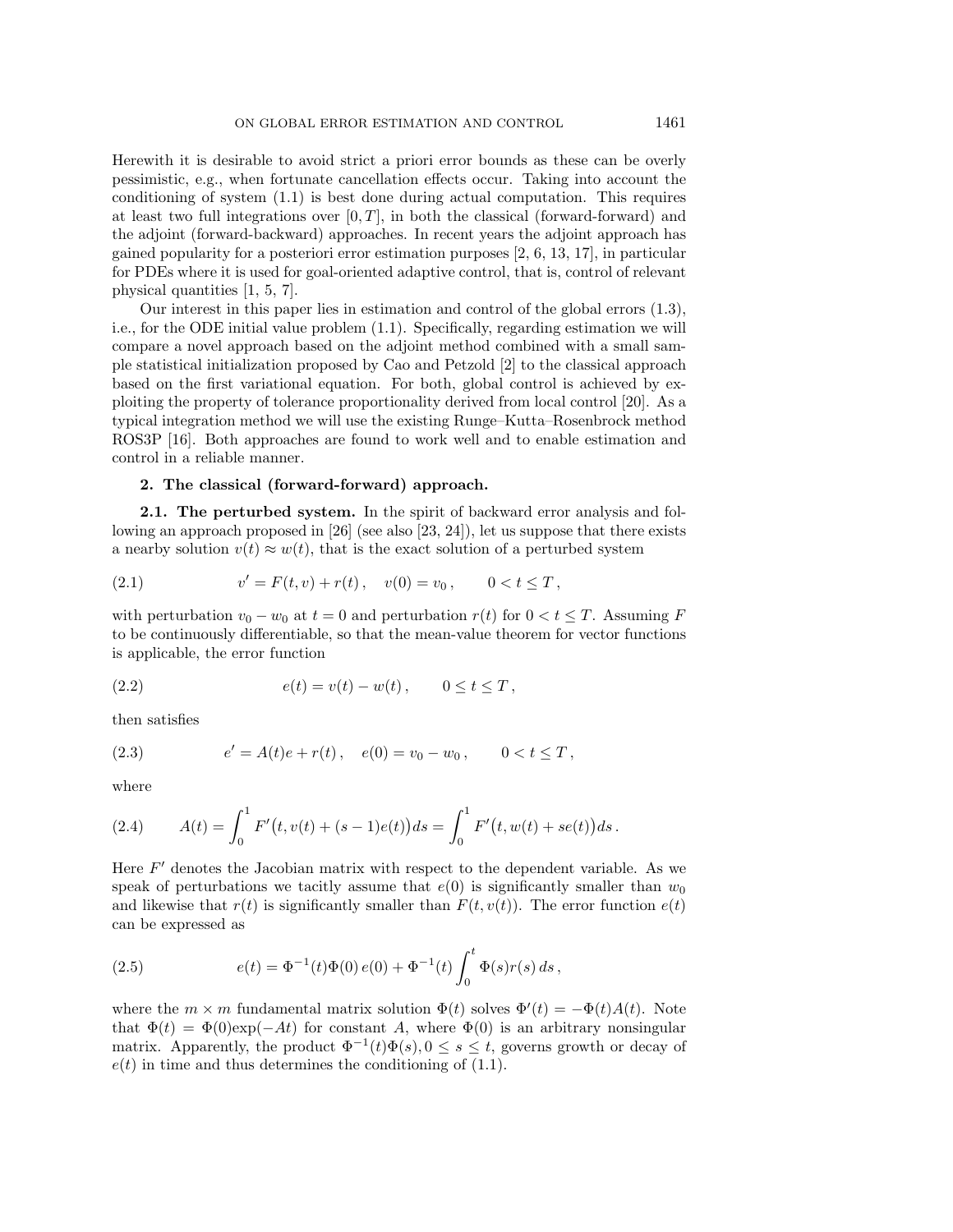Remark 2.1. For practical purposes the fundamental matrix solution concept is clearly of little use. An a priori bound which sometimes can be used in practice is based on the logarithmic matrix norm. Let  $\mu(A(t))$  denote the logarithmic matrix norm of  $A(t)$ , and suppose  $\mu(A(t)) \leq \omega$ , with  $\omega$  a constant valid for all  $t \in [0, T]$ . Then, with  $\|\cdot\|$  denoting the associated vector norm in  $\mathbb{R}^m$ , there holds [3, 12]

(2.6) 
$$
||e(t)|| \leq e^{\omega t} ||e(0)|| + \int_0^t e^{\omega(t-s)} ||r(s)|| ds, \qquad 0 \leq t \leq T.
$$

This a priori bound is useful for strictly negative  $\omega$ . Let for simplicity  $e(0) = 0$ , and suppose that  $||r(t)||$  is uniformly bounded by a small number  $\delta_r$ . Then

(2.7) 
$$
\|e(t)\| \leq \frac{1}{\omega} \left(e^{\omega t} - 1\right) \delta_r,
$$

uniformly bounding  $e(t)$  in norm by  $\delta_r/|\omega|$  for infinite time if  $\omega < 0$ . Due to the negative logarithmic norm this is an instance of a well-conditioned ODE system (1.1). On the other hand, with a positive logarithmic norm the bound predicts exponential growth in time. Then we speak of an ill-conditioned ODE system, provided the bound is realistic or even sharp. However, any result of this sort depends on the chosen vector norm since  $\mu(A(t))$  depends on the norm. More precisely, it can happen that  $\mu(A(t)) \gg 0$ , even if in a global sense the problem is well-conditioned; see, e.g., [3] and Example I.2.5 in [12]. Also, for hard problems from practice, finding estimates of  $\omega$  may be very cumbersome.

For properly using the perturbed system in the classical (forward-forward) approach for pth order consistent one-step integration methods, it is helpful to associate (2.3) with the well-known first variational equation for the global error  $\varepsilon_n$  of such a one-step method. For this purpose we adopt for the one-step method the general Henrici notation [9]

(2.8) 
$$
w_{n+1} = w_n + \tau_n \Psi(t_n, w_n; \tau_n), \qquad \tau_n = t_{n+1} - t_n,
$$

and introduce its local error

(2.9) 
$$
\delta_n = w(t_{n+1}) - w(t_n) - \tau_n \Psi(t_n, w(t_n); \tau_n).
$$

Assuming now a constant step size  $\tau$  (for simplicity only), pth order consistency, and a sufficiently smooth solution, the local error defined at  $(t, w(t))$ 

(2.10) 
$$
\delta(t) = w(t+\tau) - w(t) - \tau \Psi(t, w(t); \tau)
$$

possesses an expansion of the form  $\delta(t) = \tau \rho(t) + \mathcal{O}(\tau^{p+2})$ . Hence in this notation the principal error function  $\rho(t) = \mathcal{O}(\tau^p)$ . Next, let  $G(t) = F'(t, w(t))$ . With this local expansion at hand the global error  $\varepsilon_n$  is then known to possess an expansion  $\varepsilon_n = \eta(t_n) + \mathcal{O}(\tau^{p+1})$ , where  $\eta(t)$  is the solution of the first variational equation

(2.11) 
$$
\eta' = G(t)\eta + \rho(t), \quad \eta(0) = 0, \qquad 0 < t \leq T.
$$

We refer to [9, section 3.3] and [8, section II.8] for further details. One can now connect (2.3) to (2.11). To that end put  $e(0) = 0$  (this bears no restriction) and approximate  $A(t) = G(t) + \mathcal{O}(e(t))$  by  $G(t)$ , so that (2.3) is replaced by

(2.12) 
$$
e' = G(t)e + r(t), \quad e(0) = 0, \qquad 0 < t \leq T.
$$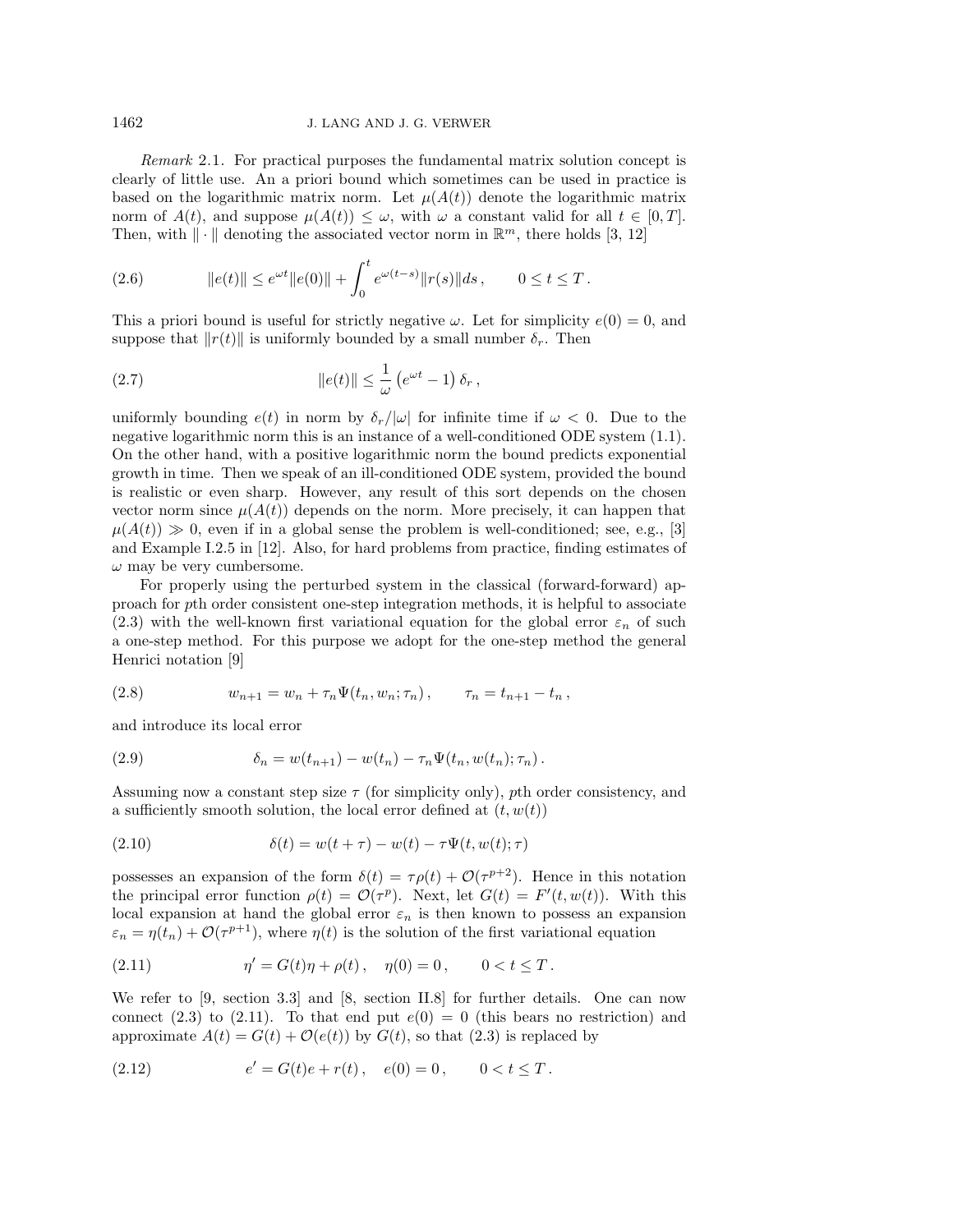Apparently, by implementing a proper choice of the defect  $r(t)$ , solving (2.3) or likewise (2.12) will in leading order amount to solving the first variational equation (2.11) for the true global error. We will illustrate this next.

*Remark* 2.2. In spite of the fact that the asymptotic theory behind  $(2.11)$  is classical in the sense that  $F$  is assumed Lipschitz without taking into account stiffness  $(\tau \| F'(w) \| \gg 1)$ , we will use it successfully for stiff problems in section 4. For success it is important that the stiffness does not enter the defect computation. We prevent this by filtering; see (2.23). Equally important is validity of the asymptotics, that is, the local error is well approximated by its leading term. For smooth, sufficiently differentiable solutions this always holds for linear multistep methods. For Runge– Kutta-type methods applied to semidiscrete PDEs, this generally holds with periodic boundary conditions. With prescribed boundary conditions, such as Dirichlet conditions, it also holds for Runge–Kutta methods, except that temporal error coefficients can get large on fine grids due to order reduction. In such cases smaller step sizes are needed to catch the leading local error term with sufficient accuracy. As is well known, this may also be needed with stiff problems not originating from PDEs.

**2.2. Interpolation and defect computation.** We define the nearby solution  $v(t)$  by piecewise cubic Hermite interpolation of the given approximation sequence. Hence at every subinterval  $[t_n, t_{n+1}], n = 0, 1, \ldots, N-1$ , we form

$$
(2.13) \quad P(t) = w_n + (t - t_n) \mathcal{A}_n + (t - t_n)^2 \mathcal{B}_n + (t - t_n)^3 \mathcal{C}_n, \qquad t_n \le t \le t_{n+1},
$$

and choose the coefficients such that  $P(t_n) = w_n$ ,  $P(t_{n+1}) = w_{n+1}$  and  $P'(t_n) = F_n$ ,  $P'(t_{n+1}) = F_{n+1}$ , where  $F_n = F(t_n, w_n)$  and  $F_{n+1} = F(t_{n+1}, w_{n+1})$ . This gives

(2.14) 
$$
\mathcal{A}_n = F_n ,
$$

$$
\mathcal{B}_n = (3w_{n+1} - 3w_n - \tau F_{n+1} - 2\tau F_n)/\tau^2 ,
$$

$$
\mathcal{C}_n = (2w_n - 2w_{n+1} + \tau F_n + \tau F_{n+1})/\tau^3 .
$$

Were one to interpolate (smooth) exact solution values  $w(t)$ ,  $w'(t)$  at  $t = t_n$  and  $t = t_{n+1}$ , then

$$
(2.15) \mathcal{A} = w^{(1)}, \quad \mathcal{B} = \frac{1}{2}w^{(2)} - \frac{1}{24}\tau^2 w^{(4)} + \mathcal{O}(\tau^3), \quad \mathcal{C} = \frac{1}{6}w^{(3)} + \frac{1}{12}\tau w^{(4)} + \mathcal{O}(\tau^2),
$$

where the expressions are evaluated at  $t = t_n$ . Writing  $t = t_n + s\tau$ ,  $0 \le s \le 1$ , yields

(2.16) 
$$
P(t) = w(t) + \frac{1}{24} (2s^3 - s^2 - s^4) \tau^4 w^{(4)}(t_n) + \mathcal{O}(\tau^5),
$$

$$
P'(t) = w'(t) + \frac{1}{24} (6s^2 - 2s - 4s^3) \tau^3 w^{(4)}(t_n) + \mathcal{O}(\tau^4),
$$

so that at every subinterval  $[t_n, t_{n+1}]$  the defect function  $d(t) = P'(t) - F(t, P(t))$ satisfies

(2.17) 
$$
d(t) = P'(t) - w'(t) + F(t, w(t)) - F(t, P(t)) = \begin{cases} \mathcal{O}(\tau^3), & s \neq \frac{1}{2}, \\ \mathcal{O}(\tau^4), & s = \frac{1}{2}. \end{cases}
$$

Here we have assumed that F is Lipschitz and have used that  $6s^2 - 2s - 4s^3 = 0$  for  $s = \frac{1}{2}.$ 

In actual application the interpolation is based on numerical approximations of order p. By assuming exact local solution values at  $t = t_n$  and corresponding local Taylor expansions of  $w_{n+1}, F_{n+1}$ , it then follows in the same way as above that  $d(t) =$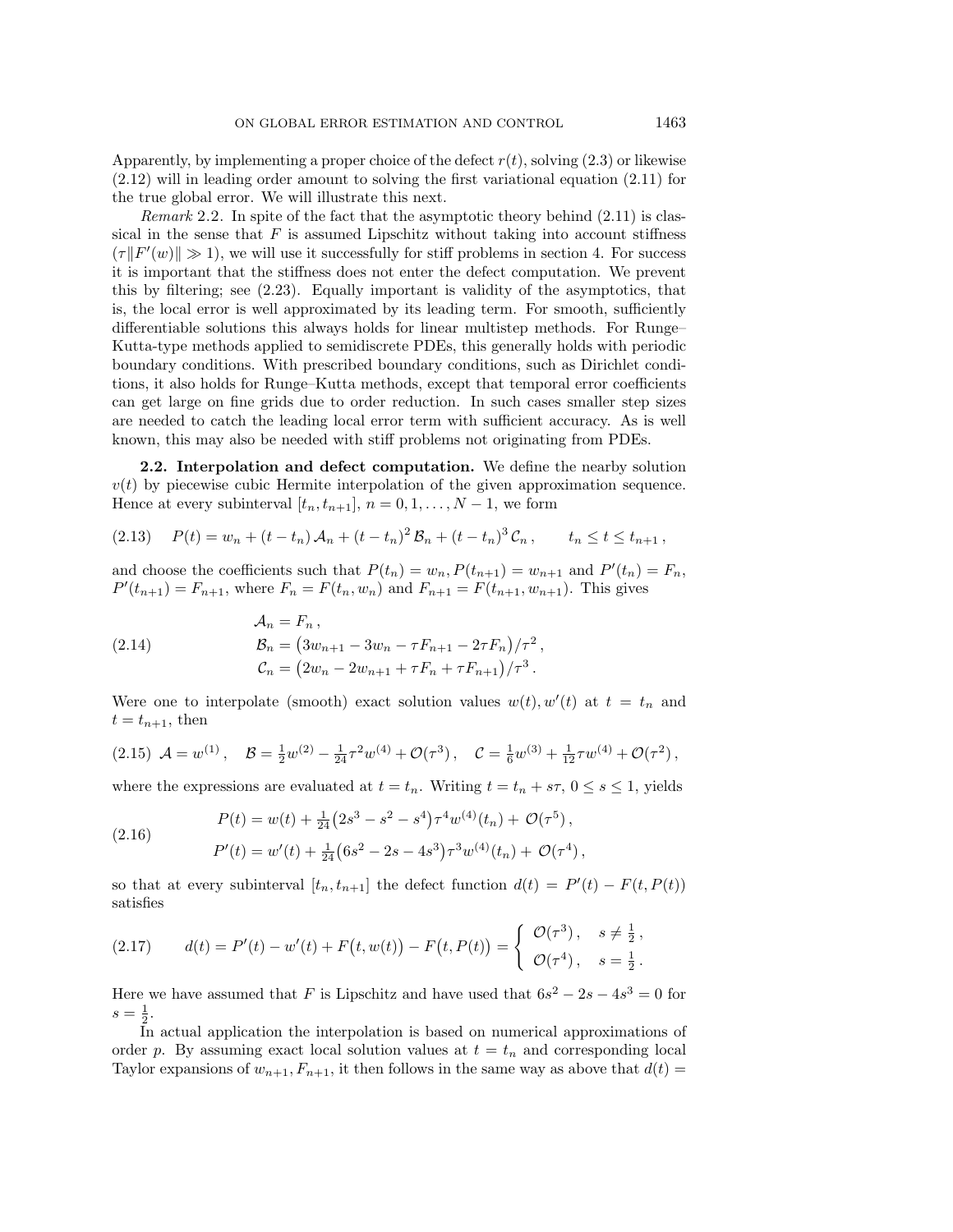$\mathcal{O}(\tau^q)$ , where  $q = \min(p, 3)$ , and with the special value  $s = \frac{1}{2}$  we have  $q = \min(p, 4)$ . Hence the cubic Hermite polynomial can be used up to consistency order  $p = 3$ , and when using only  $s = \frac{1}{2}$  even up to order  $p = 4$ . In the remainder we will employ the defect  $d(t)$  halfway to the step intervals, that is,

(2.18)  

$$
d(t_{n+1/2}) = \frac{3w_{n+1} - 3w_n}{2\tau} - \frac{F_n + F_{n+1}}{4} - F(t_{n+1/2}, \frac{w_n + w_{n+1}}{2} + \frac{\tau}{8} (F_n - F_{n+1}))
$$

Now let  $w_n = w(t_n)$ , and consider local expansions

(2.19) 
$$
w_{n+1} = w + \tau w' + \sum_{k=2}^p \frac{\tau^k}{k!} w^{(k)} + \frac{\tau^{p+1}}{(p+1)!} C_{p+1} + \mathcal{O}(\tau^{p+2}),
$$

with the right-hand side evaluated at  $w = w(t_n)$  and an empty sum for  $p = 1$ . Hence the  $\rho$ -term in the local error expansion at  $t = t_n$  then reads

(2.20) 
$$
\rho_n = \frac{\tau^p}{(p+1)!} \left( w^{(p+1)}(t_n) - C_{p+1} \right),
$$

and inserting the expansion for  $w_{n+1}$  into  $d(t_{n+1/2})$  will reveal

(2.21) 
$$
d(t_{n+1/2}) = -\frac{3}{2}\,\rho_n + \mathcal{O}(\tau^{p+1}), \qquad 1 \le p \le 3.
$$

The cubic Hermite defect halfway to the step interval thus can be used to retrieve in leading order the local error of any one-step method of order  $1 \le p \le 3$ .

Finally we connect (2.12) and (2.11) by putting  $r(t_{n+1/2}) = \frac{2}{3} d(t_{n+1/2})$  in the stepwise frozen version of (2.12), i.e.,

$$
(2.22) \t e' = F'(t_n, w_n)e + r(t_{n+1/2}), \t t_n < t \le t_{n+1}, \t n = 0, \ldots, N-1,
$$

which will be integrated for the global error estimation. In this manner we actually work in leading order with the stepwise frozen version of the first variational equation (2.11) for the true global error (both  $G(t)$  and  $\rho(t)$  are frozen at  $t = t_n$ ) multiplied by  $-1$ , i.e.,  $e = -\eta$  in first-order approximation. Within the more general setting of continuous Runge–Kutta methods, this use of defects and relations like (2.21) was discussed earlier; see, e.g., [4, 10, 11, 21, 22]. Trivially, multiplying  $r(t_{n+1/2})$ by a certain constant multiplies the solution by the same constant (if  $e(0) = 0$ ). This simple property forms the basis for tolerance proportionality, which we shall use for attempting control over the global errors (in both the classical and the novel approaches).

**2.3. The example integration formulas.** As the example integrator for the comparison between the adjoint and the classical approaches, we have used an Astable scheme, viz., the third-order Runge–Kutta–Rosenbrock scheme ROS3P [16]. To save space we refer to [15, 16] for details.

The implemented step size strategy by which the time grid (1.2) is generated with ROS3P is standard, except that, different from [16], the defect  $r(t_{n+1/2})$  is used. So for local control we work with

(2.23) 
$$
Est = (I - \gamma \tau_n A)^{-1} r(t_{n+1/2}), \qquad A = F'(t_n, w_n),
$$

where  $\gamma$  is a ROS3P coefficient. The common filter  $(I - \gamma \tau_n A)^{-1}$  serves to damp spurious stiff components which would otherwise be amplified through the F-evaluations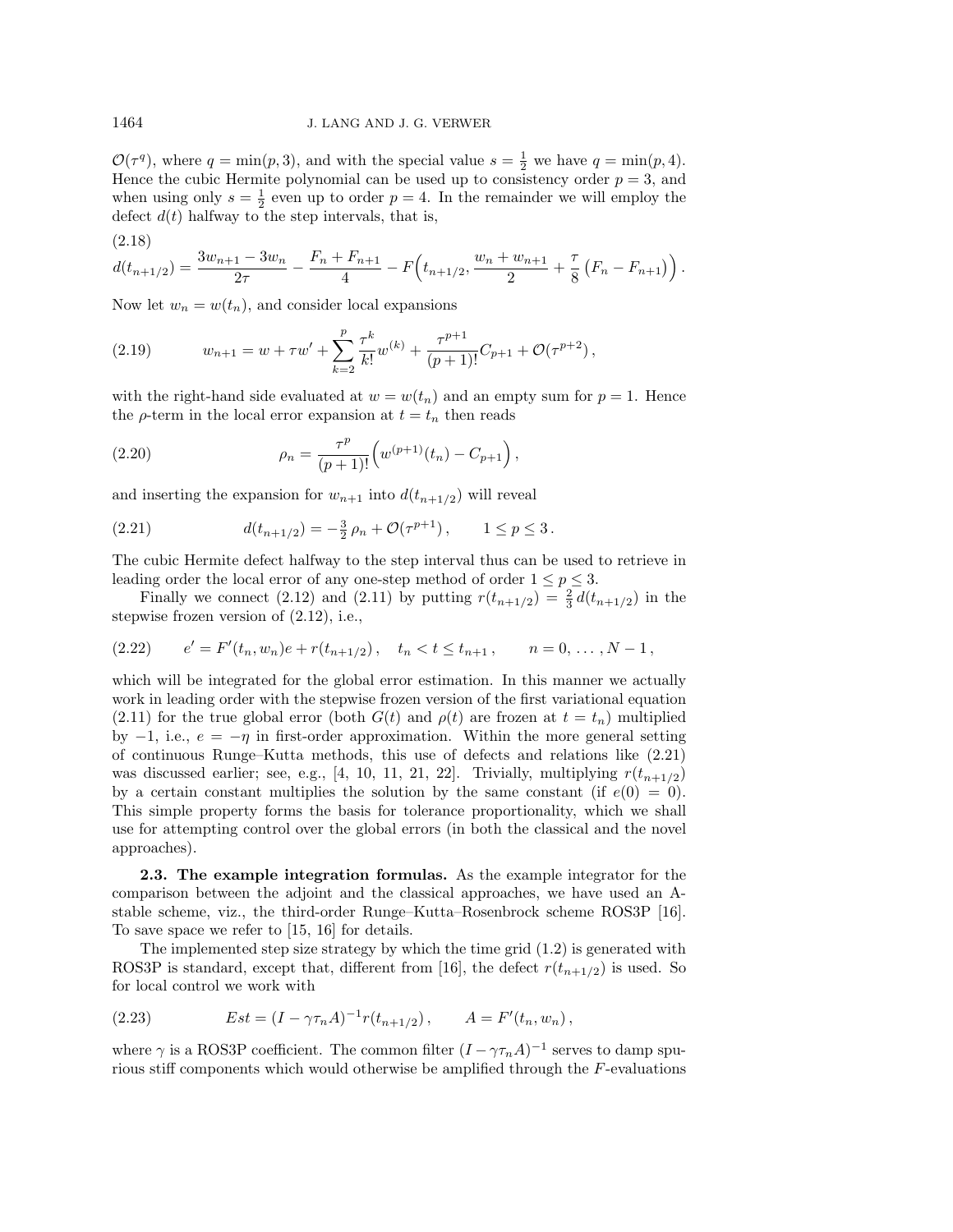within  $r(t_{n+1/2})$ .<sup>1</sup> Note that, while the local error is  $\mathcal{O}(\tau_n^4)$ , this estimate is  $\mathcal{O}(\tau_n^3)$  by which we asymptotically have tolerance proportionality [20].

Let  $D_n = ||Est||$ , with  $|| \cdot ||$  the  $L_2$ -norm.<sup>2</sup> The step is accepted if  $D_n \leq Tol_n$ , where  $Tol_n = Tol_A + Tol_R ||w_n||$ , with  $Tol_A$  and  $Tol_R$  given tolerances. Otherwise the step is rejected and redone. In both cases the new step size is determined by the standard rule  $\tau_{new} = \min(1.5, \max(2/3, 0.9 r))\tau_n$ , where  $r = (Tol_n/D_n)^{1/3}$ . After each step size change we adjust  $\tau_{new}$  to  $\tau_{n+1} = (T - t_n)/[(1 + (T - t_n)/\tau_{new})]$  so as to guarantee to reach the end point T with a step of averaged normal length. The initial step size  $\tau_0$  is prescribed and is adjusted similarly.

Simultaneously, (2.22) is integrated by means of the implicit midpoint rule

(2.24) 
$$
e_{n+1} = e_n + \tau_n A \left( \frac{e_{n+1} + e_n}{2} \right) + \tau_n r(t_{n+1/2}), \qquad A = F'(t_n, w_n),
$$

implemented in the equivalent form

(2.25) 
$$
\tilde{e}_{n+1} = 2e_n + \frac{1}{2}\tau_n A \tilde{e}_{n+1} + \tau_n r(t_{n+1/2}),
$$

$$
e_{n+1} = \tilde{e}_{n+1} - e_n.
$$

The main additional costs for (2.25) come from an extra decomposition since  $\gamma \neq \frac{1}{2}$ (assuming a direct solve). Due to freezing  $G(t)$  and  $\rho(t)$  at  $t = t_n$  as discussed above, the second-order midpoint rule (2.24) is a first-order method when interpreted for solving the first variational equation (2.11). As a result, the associated local error takes the form  $C(t_n)\tau_n^2 + \text{h.o.t.}$ , where the leading error constant  $C(t_n) = \mathcal{O}(\tau_{max}^3)$ as it is proportional to  $\eta(t)$ , which itself is  $\mathcal{O}(\tau_{max}^3)$ . Consequently, the global error approximations  $e_n$  satisfy  $e_n = -\epsilon_n + \mathcal{O}(\tau_{max}^4)$ .

**2.4. The control rule.** Suppose ROS3P and (2.25) have delivered a numerical solution  $w_N$  and a global error estimate  $e_N$  at time  $t_N = T$ . We then verify whether

(2.26) e<sup>N</sup> ≤ Ccontrol T ol<sup>N</sup> , T ol<sup>N</sup> = T ol<sup>A</sup> + T ol<sup>R</sup> w<sup>N</sup> ,

where  $C_{control} \approx 1$ , typically > 1. If (2.26) holds, the true global error is considered small enough relative to the chosen tolerance, and  $w<sub>N</sub>$  is accepted. Otherwise, the computation with ROS3P and (2.25) is redone over [0, T] with the same (small)  $\tau_0$ and the adjusted tolerances

(2.27) 
$$
Tol_A = Tol_A \times fac, \quad Tol_R = Tol_R \times fac, \quad fac = Tol_N / ||e_N||.
$$

The primary aim of global error estimation is to provide an additional check on accuracy. Especially when the problem at hand is ill-conditioned (unstable), this is useful since local control will not detect instability so that  $\varepsilon_N$  might be substantially larger than the imposed tolerance. The second (control) computation with ROS3P (and (2.25) for an additional check) serves to reduce  $\varepsilon_N$  to the imposed tolerance level. If all is going well, with (2.26) we thus count on the quality of the global error estimation and with (2.27) on tolerance proportionality, thus expecting that reducing the local error estimates with the factor fac will reduce  $\varepsilon_N$  by fac [20].

<sup>&</sup>lt;sup>1</sup>The defect contains a new F-evaluation, which in turn contains  $F(t_n, w_n)$  and  $F(t_{n+1}, w_{n+1})$ , indicating that two filter steps would be needed. Our practical experience is that one filter step is sufficient, although we know of at least one hypothetical problem (the Kaps problem given at page 215 of [3]) for which two filter steps are appropriate.

<sup>&</sup>lt;sup>2</sup>By  $L_2$ -norm we mean the weighted inner product norm, i.e.,  $||v||^2 = v^T v/m$ ,  $v \in \mathbb{R}^m$ . This norm will also be used for the adjoint approach.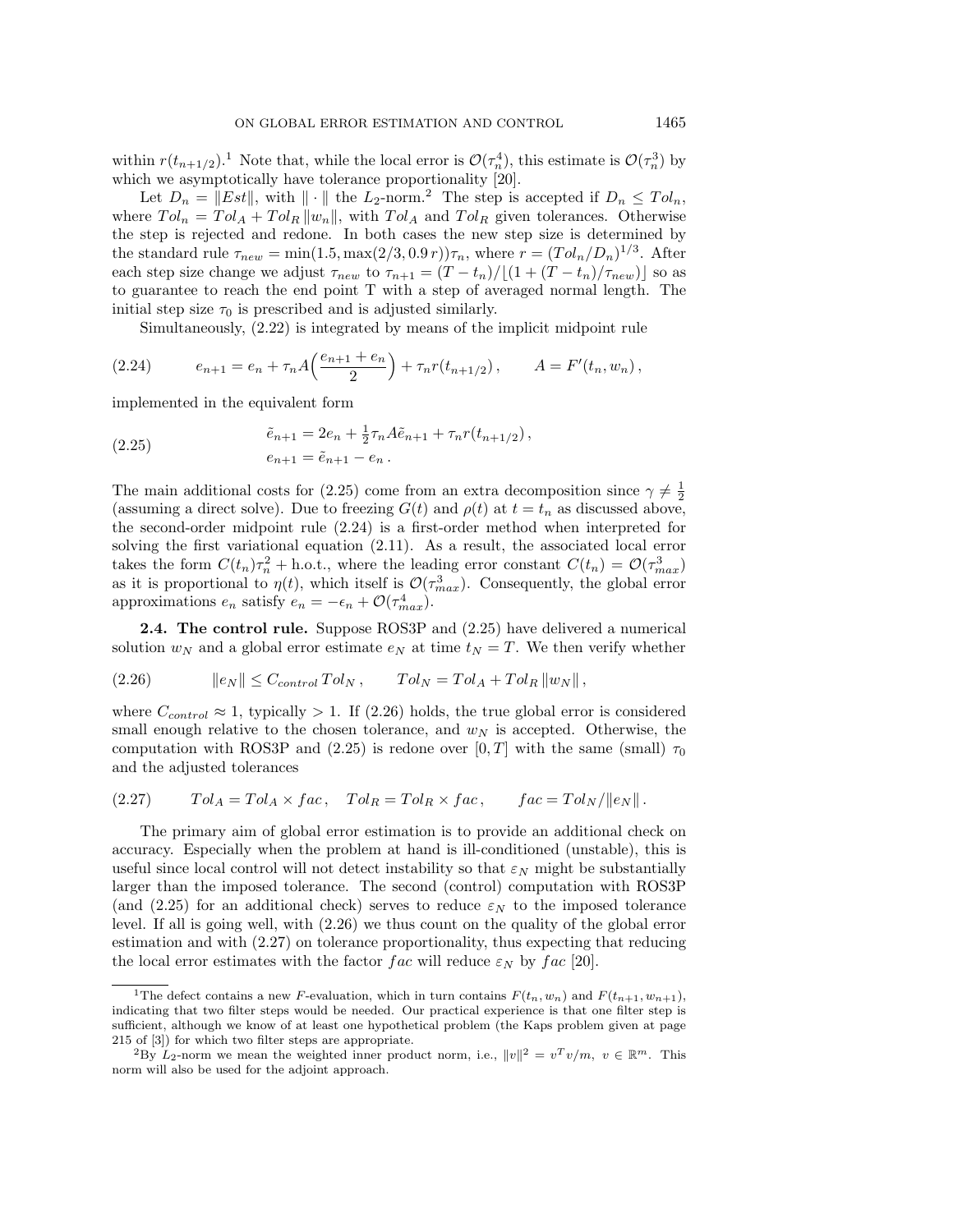Remark 2.3. It is possible to avoid (2.27) by storing the whole step size sequence  $(1.2)$  from the first run over  $[0, T]$  and to carry out the second computation on a new step size sequence obtained by dividing all intervals  $[t_n, t_{n+1}]$  into  $\lceil 1/fac^{1/3} \rceil$  equal subintervals. We then count only on the quality of (2.26) and even would have the possibility to also use global Richardson extrapolation for global error estimation for an additional check. However, we then also give up local control. This renders no problem if all is going well, but it might result in numerical instability which otherwise would have been detected by local control.

**3. The adjoint (forward-backward) approach.** Like for the classical approach the analysis of the adjoint approach starts from the perturbed system derived in section 2.1.

**3.1. Error representation for scalar-derived functions.** The error representation formula (2.5) reveals that an approximation of  $\Phi^{-1}(t) \Phi(s)$ ,  $0 \le s \le t$ , would be desirable to estimate the sensitivity of (1.1) with respect to perturbations  $v_0 - w_0$  and  $r(t)$ . Instead of computing these matrix products, which is in general far too expensive or even unattainable, we first derive error estimates for a scalar-derived function. The analysis is based on the adjoint method, which has been used successfully to obtain goal-oriented a posteriori error estimation for an adaptive error control for PDEs (see [1, 5, 7]) and ODEs (see [2, 6, 13, 17]).

Let  $M(w(t))$  be the scalar quantity of interest. Then one has for the error in M

(3.1) 
$$
\Delta M(t) := M(v(t)) - M(w(t)) = \overline{M}(t) e(t),
$$

with row vector

(3.2) 
$$
\overline{M}(t) = \int_0^1 M'(v(t) + (s-1)e(t)) ds = \int_0^1 M'(w(t) + se(t)) ds.
$$

Hence, using (2.5),

(3.3) 
$$
\Delta M(t) = \overline{M}(t)\Phi^{-1}(t)\Phi(0)e(0) + \overline{M}(t)\Phi^{-1}(t)\int_0^t \Phi(s)r(s) ds.
$$

Solving backward in time the adjoint equation

(3.4) 
$$
\phi'(s) = -A^T(s)\phi(s), \quad \phi(t) = \overline{M}^T(t), \quad 0 \le s < t,
$$

and taking into account that  $\Phi^{-T}(s)$  is the fundamental matrix of this equation if (and only if)  $\Phi(t)$  is the fundamental matrix of (2.3) defined in (2.5), one gets

(3.5) 
$$
\phi^T(s) = \overline{M}(t)\Phi^{-1}(t)\Phi(s).
$$

Thus

(3.6) 
$$
\Delta M(t) = \phi^T(0)e(0) + \int_0^t \phi^T(s)r(s) ds, \quad 0 \le t \le T.
$$

Formula (3.6) serves as the fundamental relation to derive a strategy for global error estimation. The adjoint solution value  $\phi^T(0)$  measures sensitivity of  $M(w(t))$  with respect to  $e(0)$ . Likewise, the integral term measures sensitivity with respect to the defects.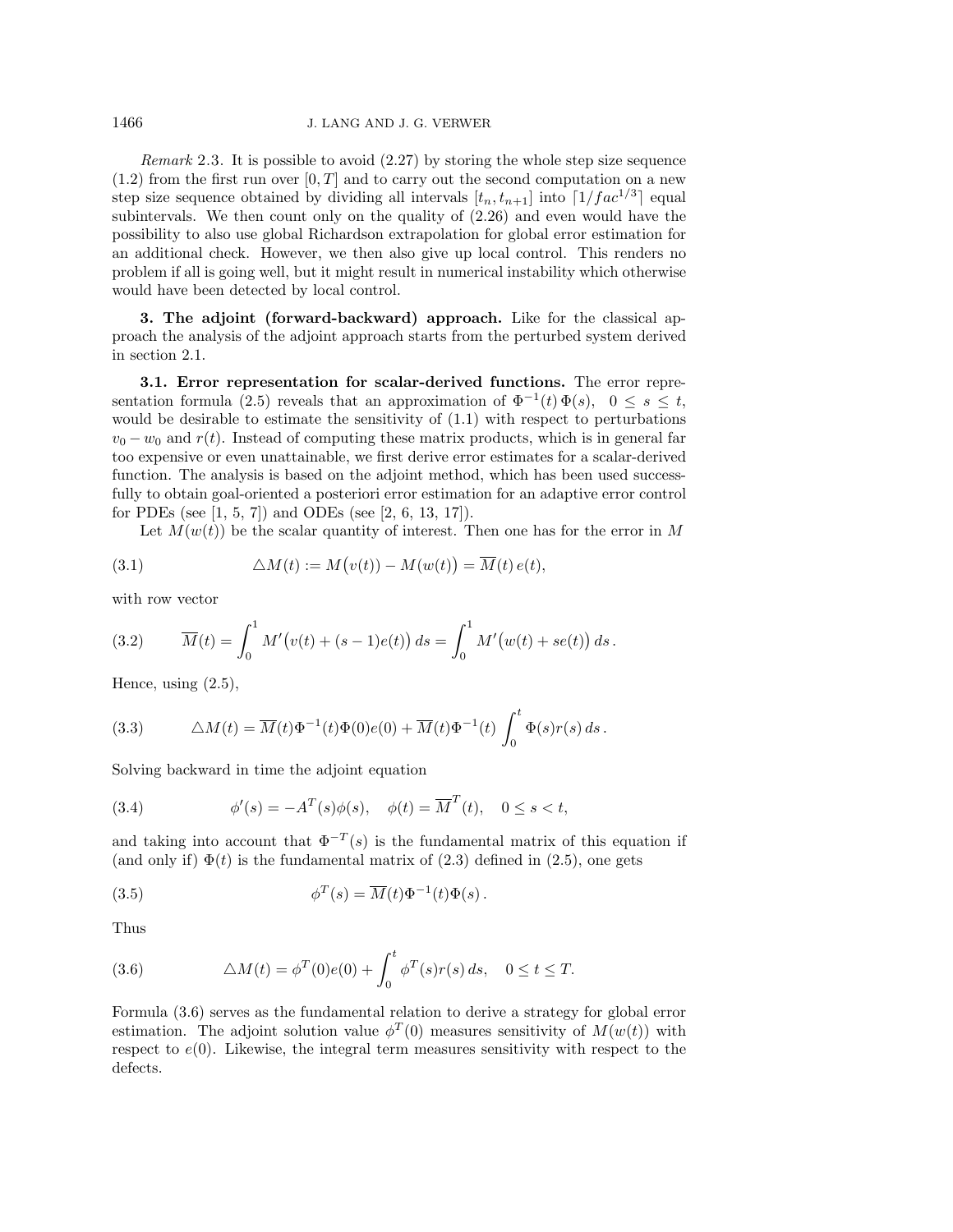Remark 3.1. In principle one may consider quantities  $M(w(t)) = \xi_i^T w(t), i =$ 1,..., m, where  $\xi_i$  is the *i*th unit vector in  $\mathbb{R}^m$ . Then  $\triangle M(t) = \xi_i^T e(t) = e^{(i)}(t)$ , the *i*th component of the error vector  $e(t)$ . Thus  $\overline{M}^T(t) = \xi_i$ . Denoting by  $\psi_i$  the solution of (3.4) with  $\xi_i$  as the initial value, one gets from (3.6)

(3.7) 
$$
\xi_i^T e(t) = e^{(i)}(t) = \psi_i^T(0)e(0) + \int_0^t \psi_i^T(s)r(s) ds.
$$

In this way all components of the error vector  $e(t)$  could be computed at the price of solving the adjoint equation m times. However, if  $m \gg 1$ , one would have to solve a tremendous number of adjoint systems, making this method impractical. The best choice would be  $M(w(t)) = e^T(t)w(t)/\langle m||e(t)||$  [2]. Then  $\triangle M(t) = ||e(t)||$  directly from  $(3.1)$ , but one does not have  $e(t)$ . The choice of appropriate initial conditions for the adjoint system is the main challenge for the adjoint approach [2, 7].

Remark 3.2. To set up the adjoint equation (3.4) we have to replace  $A<sup>T</sup>(s)$  by a suitable approximation in the neighborhood of  $v(s)$ . Thus the adjoint equation depends on the solution of the original ODE. A first possibility is to store the forward solution for every time step to determine the adjoint equation. Alternatively, the solution is stored at only a few selected times  $0 = T_0 < T_1 < \cdots < T_K = T$ . As the adjoint equation solver marches backwards in time from  $T_k$  to  $T_{k-1}$ , one recomputes the solution over that time interval using the previously stored solution  $T_{k-1}$  as the initial value. This approach reduces the storage requirements at the price of a second forward solution. The need to make the forward equation available to the adjoint equation is a drawback of the adjoint approach. Solution storage is of course not needed for linear systems (1.1) of type  $w' = A(t)w + q(t)$ . On the other hand, in all cases all defects must be stored. Another drawback of the adjoint approach is that it is defined for single output times t at which estimation is wanted. In other words, if estimation is wanted at multiple times  $t$ , the adjoint solution must be computed separately for each value of t.

**3.2. Global error estimation.** We have implemented global error estimation applying ROS3P to solve (1.1) as described in section 2.3 and using (3.6) and the small sample statistical method proposed by Cao and Petzold for backward differentiation formua (BDF) methods [2] (see also [14] for more details). The main idea is to replace the vectors  $\xi_i$  in (3.7) by a small number of orthonormal vectors  $z_1, z_2, \ldots, z_k$ , which are selected uniformly and randomly from the unit sphere  $S_{m-1}$  in m dimensions. Instead of computing accurate error estimates of global errors, we try to approximate them with a high probability.

Let  $\eta_i(t) = |z_i^T e(t)|$ . Then an estimate for  $||e(t)||$  is given by

(3.8) 
$$
\|e(t)\| \approx g_k(t) = \frac{E_k}{E_m} \sqrt{\frac{1}{m} \left(\eta_1^2(t) + \eta_2^2(t) + \dots + \eta_k^2(t)\right)},
$$

where  $E_1 = 1, E_2 = 2/\pi$ , and for  $n > 2$ 

(3.9) 
$$
E_n = \begin{cases} \frac{1 \cdot 3 \cdot 5 \cdots (n-2)}{2 \cdot 4 \cdot 6 \cdots (n-1)} & \text{for } n \text{ odd,} \\ \frac{2}{\pi} \cdot \frac{2 \cdot 4 \cdot 6 \cdots (n-2)}{1 \cdot 3 \cdot 5 \cdots (n-1)} & \text{for } n \text{ even.} \end{cases}
$$

 $E_n$  can be estimated by  $\sqrt{2/(\pi(n-1/2))}$ . The "≈" in (3.8) has to be understood in the sense of probability. More precisely, the expected value of the random variable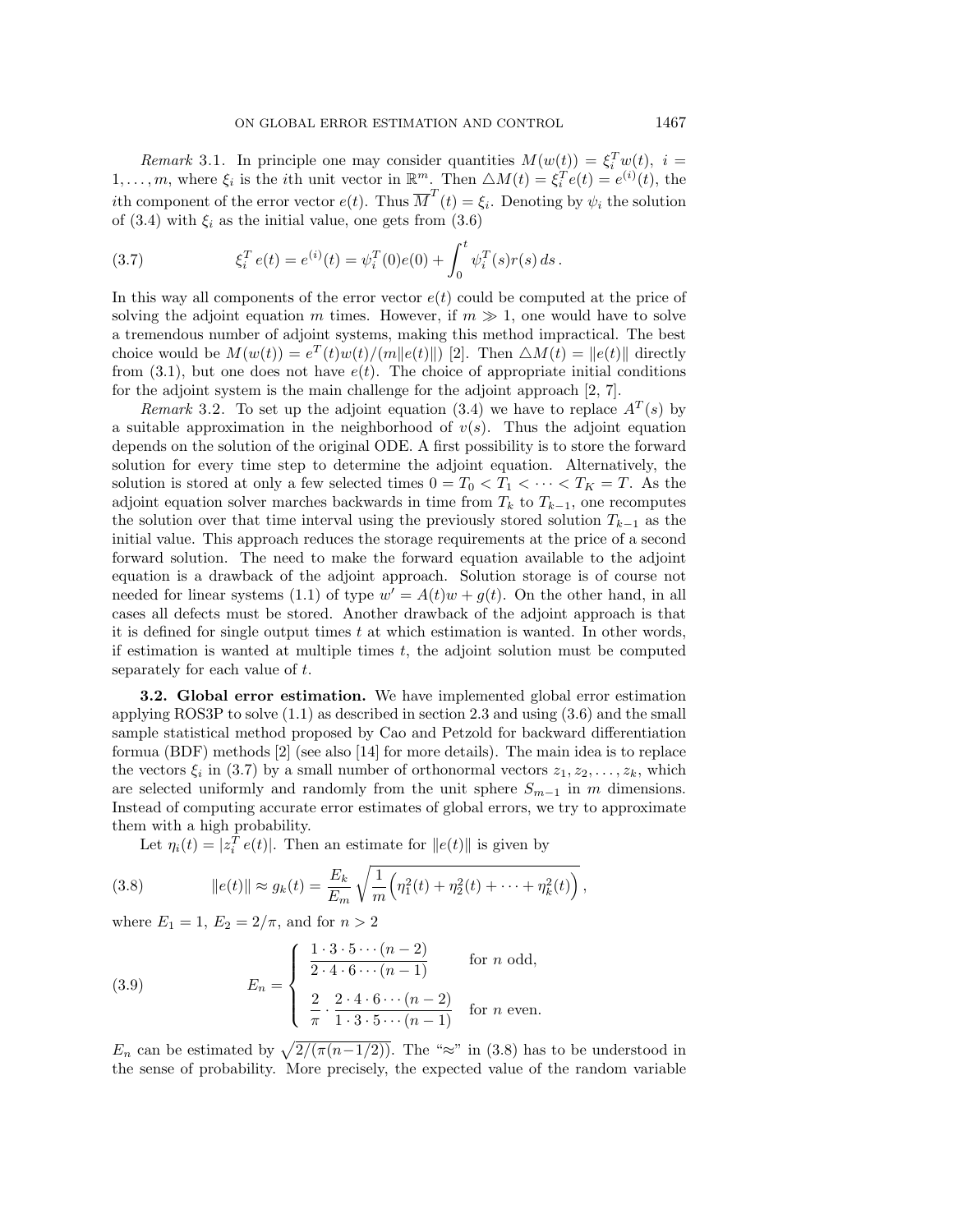$g_k(t)$  is given by  $E(g_k(t)) = ||e(t)||$  (see [14], Theorem 3.1). For  $k = m$  the vectors  $z_1, \ldots, z_k$  form an orthonormal basis in  $\mathbb{R}^m$ , and hence from the definition in (3.8) we get for  $k = m$  directly the identity  $g_m(t) = ||e(t)||$ .

The important question now is, what is the probability that the estimator  $g_k(t)$ provides upper and lower bounds for  $||e(t)||$ ? Let  $c > 1$  be a given factor. Then one has for two and three random vectors [14]

(3.10) 
$$
P\left(\frac{g_2(t)}{c} \le ||e(t)|| \le c g_2(t)\right) \approx 1 - \frac{\pi}{4c^2},
$$

(3.11) 
$$
P\left(\frac{g_3(t)}{c} \le ||e(t)|| \le c g_3(t)\right) \approx 1 - \frac{32}{3\pi^2 c^3}.
$$

To achieve 99% probability of accuracy, for example, one can use  $k = 2$  for  $c = 10$  and  $k = 3$  for  $c = 5$ . In [2] it is pointed out that in practice usually at most two or three random vectors are sufficient, although without giving numerical evidence because in their numerical experiments  $k = m$ . Hence the small sample statistical method was not tested in [2].

Remark 3.3. To generate vectors uniformly and randomly on  $S_{m-1}$  one can use the following procedure: Let  $\lambda^{(1)}, \ldots, \lambda^{(m)}$  be normally distributed independent random variables with mean zero and variance one. Then the vector  $\lambda/||\lambda||$  is uniformly and randomly distributed over  $S_{m-1}$  where  $\lambda = (\lambda^{(1)}, \ldots, \lambda^{(m)})^T$  [25].

The small sample statistical method described above thus will be used to estimate  $||e(T)||$ . We first select random vectors  $\hat{z}_1,\ldots,\hat{z}_k$  from  $S_{m-1}$  and construct an orthonormal basis  $z_1, \ldots, z_k$  for their span by using a Gram–Schmidt procedure or a QR decomposition. Then we solve the corresponding adjoint equations

(3.12) 
$$
\phi'_i(s) = -A^T(s)\,\phi_i(s)\,, \quad \phi_i(T) = z_i\,,
$$

for  $\phi_i, i = 1, \ldots, k$ . From (3.1) and (3.6) with  $\triangle M(T) = z_i^T e(T)$  we have for each  $\phi_i$ the identity

(3.13) 
$$
z_i^T e(T) = \phi_i^T(0)e(0) + \int_0^T \phi_i^T(s)r(s) ds.
$$

In the following we assume  $e(0) = 0$ . Using (3.8) and recalling  $\eta_i(T) = |z_i^T e(T)|$  we get

(3.14) 
$$
g_k(T) = \frac{E_k}{E_m} \left( \frac{1}{m} \sum_{i=1}^k \left( \int_0^T \phi_i^T(s) r(s) \, ds \right)^2 \right)^{1/2}.
$$

The integral terms must be approximated (recall that with  $k = m$  and an exact computation of these integrals we have  $||e(T)|| = g_m(T)$ ). We integrate (3.12) using the second-order implicit midpoint rule on the same grid as selected to solve (1.1) by means of ROS3P, but now backward in time starting from  $z_i$ ,

(3.15) 
$$
\tilde{\phi}_{i,n} = 2 \phi_{i,n+1} + \frac{\tau_n}{2} A^T \tilde{\phi}_{i,n}, \quad A^T = \left( F' \left( t_{n+1/2}, \frac{w_n + w_{n+1}}{2} \right) \right)^T,
$$

$$
\phi_{i,n} = \tilde{\phi}_{i,n} - \phi_{i,n+1}, \quad n = N - 1, ..., 0.
$$

Note that for larger problems one cannot store all Jacobians A from the forward integration, so one has to recompute them. The practical need for recomputing Jacobians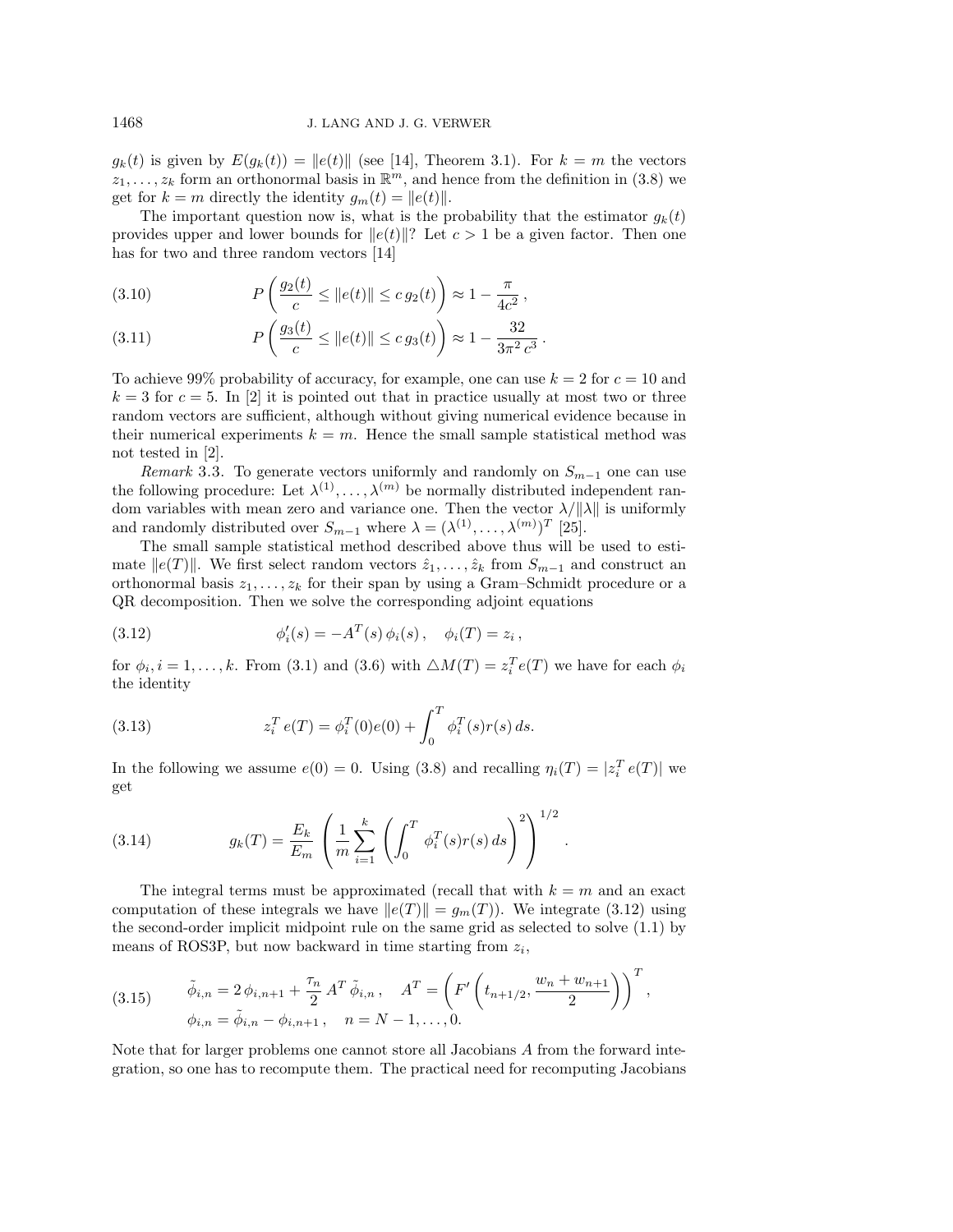is another drawback of the adjoint approach. Further note that, like in the forward approach,  $A<sup>T</sup>$  is an accurate approximation to the integrated Jacobian  $A(t)$  defined in (2.4) as long as the global error  $e(t)$  is sufficiently small. The adjoint problems are not coupled and hence can be solved in parallel. Also recomputing Jacobians for use in the backward in time midpoint rule is needed only once, that is, once for all adjoint problems.

To approximate the integrals in (3.14) we use the 1-point, second-order Gaussian formula for each integration interval to obtain

(3.16) 
$$
g_k(T) \approx \frac{E_k}{E_m} \left( \frac{1}{m} \sum_{i=1}^k \left( \sum_{n=0}^{N-1} \tau_n \frac{\phi_{i,n}^T + \phi_{i,n+1}^T}{2} r(t_{n+1/2}) \right)^2 \right)^{1/2},
$$

where the residual  $r(t_{n+1/2})$  is computed in exactly the same way as within the classical approach described in sections 2.2 and 2.3; i.e., we take  $r(t_{n+1/2}) = \frac{2}{3}d(t_{n+1/2})$ .

**3.3. The control rule.** The possible need for a second forward computation with ROS3P is decided on the same control rule as in the classical approach, which we described in section 2.4. Hence also for the adjoint approach we rely on tolerance proportionality for the global error control. If a second forward computation is decided, then for an additional error check we apply (3.15) once again for the already chosen random vectors  $z_i$  taken as initial values, similar to the additional error check in the classical approach.

*Remark* 3.4. The conditioning of system  $(1.1)$  with respect to small perturbations  $r(t)$  can be estimated using  $(3.14)$ . There holds

(3.17) 
$$
||e(T)|| \approx |g_k(T)| \le K_T \cdot \max_{0 \le s \le T} ||r(s)||,
$$

with the condition number

(3.18) 
$$
K_T = K_T(\phi_1, ..., \phi_k) = \frac{E_k \sqrt{m}}{E_m} \left( \sum_{i=1}^k \left( \int_0^T ||\phi_i(s)|| ds \right)^2 \right)^{1/2}
$$

If  $K_T$  is small, a well-designed defect-based local error control will work out well. But if  $K_T$  is large, one could end up with a global error much larger than the imposed local tolerance. As proposed in [5] for parabolic problems, and discussed in [2] for BDF methods, one could tighten the local tolerance for the second ROS3P run within (2.27) through  $fac = 1/K_T$ . However, when taking norms in (3.17), favorable effects of error cancellation and nearly zero defect values are completely ignored, and therefore the new local tolerance can be extremely pessimistic. Indeed, this is observed for the example system of section 4.4. Its condition number computed from  $(3.18)$  with  $k = 2$ , while using the 1-point, second-order Gaussian formula, is huge, being about  $10^{20}$ . On the other hand, the integral terms in (3.14) are of moderate size due to cancellation and many zero entries in the defect function  $r(s)$ . So for the example system of section 4.4, the use of the condition number  $K_T$  for global error control is impossible. In fact,  $K_T$  is of the same size as the a priori condition number  $K_{\mu_2} = (e^{\omega T} - 1)/\omega$ , based on the logarithmic matrix norm  $\mu_2$ , given in (2.7). Inserting the accurate bound  $\omega = 100$ , which in this case is just the largest eigenvalue of the Jacobian matrix due to symmetry [12], yields  $K_{\mu_2} \approx 5.2 \times 10^{19}$ .

.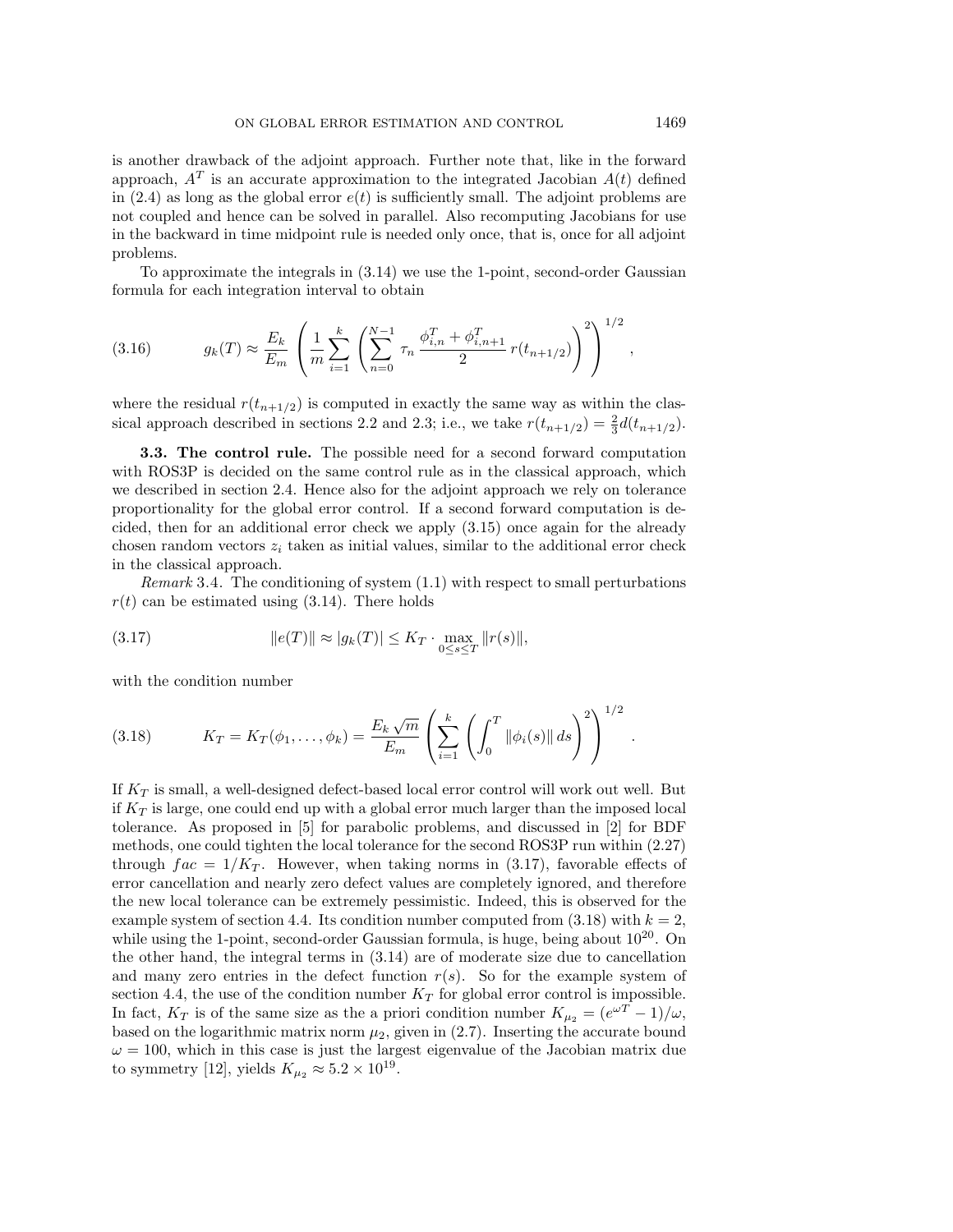**4. Numerical illustrations.** Numerical results are given for (i) a 2-dimensional unstable nonstiff example problem from  $[2]$ , (ii) the 3-dimensional stable stiff Robertson chemical kinetics problem [8], (iii) a 100-dimensional unstable semidiscrete diffusion-reaction problem (an often used test problem from combustion theory [12]), and (iv) a 400-dimensional unstable semidiscrete diffusion-reaction problem (from pattern formation and often called the bistable Allen–Cahn problem). For the semidiscrete problems spatial errors are left out of consideration; i.e., we compare to a highly accurate ODE reference solution.

All four problems are solved with  $Tol_A = Tol_B = Tol$  for the four tolerance values  $Tol = 10^{-l}, l = 3, 4, 5, 6$ , using one and the same initial step size  $\tau_0 = 10^{-5}$ . If after the first attempt (2.26) is violated with  $C_{control} = 1$ , a second attempt is carried out with the same  $\tau_0$  and the automatically adjusted new value for Tol through (2.27). Needless to say,  $C_{control} = 1$  is too stringent. We use it here only for the sake of illustrating the good performance of the global control rule (2.27). It will be clear from the tables of results whether a second attempt was necessary.

The tables of results contain the following quantities  $Tol_N = Tol(1+\|w_N\|)$  from (2.26): for the classical approach the ratio  $\|\varepsilon_N\|/\|e_N\|$  of the true global error and the estimated global error, for the adjoint approach the ratio  $\lVert \varepsilon_N \rVert / g_k(T)$  of the true global error and the estimated global error defined by (3.16), and for both approaches the ratio  $\|\varepsilon_N\|/Tol_N$ . The first and second ratios serve to illustrate the quality of the estimation, while the third does this for the control. In addition, the numbers of accepted and rejected ROS3P steps are given.

Finally, for the small sample statistical initialization used in the adjoint method,  $k = m$  orthonormal random vectors were used for the two small-sized problems, whereas for the other two much larger problems we used only two random vectors. So only for the two larger problems was the small sample statistical initialization tested, and for the two small-sized problems the classical and adjoint approach should give identical results, except for minor implementation differences. Also observe that the randomness of the initialization will lead to differences in the results when computations are repeated, although minor ones.

**4.1. A low-dimensional nonstiff ODE system.** The first test problem is the 2-dimensional unstable linear system [2]

(4.1) 
$$
w' = \begin{pmatrix} \frac{1}{2(1+t)} & -2t \\ 2t & \frac{1}{2(1+t)} \end{pmatrix} w, \quad w(0) = \begin{pmatrix} 1 \\ 0 \end{pmatrix}, \quad 0 < t \leq T = 10,
$$

with increasing oscillatory solution  $w_1(t) = \cos(t^2)\sqrt{1+t}$ ,  $w_2(t) = \sin(t^2)\sqrt{1+t}$ . Table 4.1 shows the results for the classical approach. Since  $k = m = 2$ , the adjoint approach results are identical except for negligible implementation differences. The quality of the global error estimates is very high, and the second runs based on tolerance proportionality yield perfect control for all tolerances.

**4.2. A low-dimensional stiff ODE system.** Our second test problem is the well-known Robertson problem from the stiff ODE field [8] (4.2)

$$
w_1^{'} = -4.0 \times 10^{-2} w_1 + 10^4 w_2 w_3, \t w_1(0) = 1,w_2^{'} = 4.0 \times 10^{-2} w_1 - 10^4 w_2 w_3 - 3.0 \times 10^7 w_2^2, \t w_2(0) = 0,w_3^{'} = 3.0 \times 10^7 w_2^2, \t w_3(0) = 0, \t 0 < t \le T = 1.
$$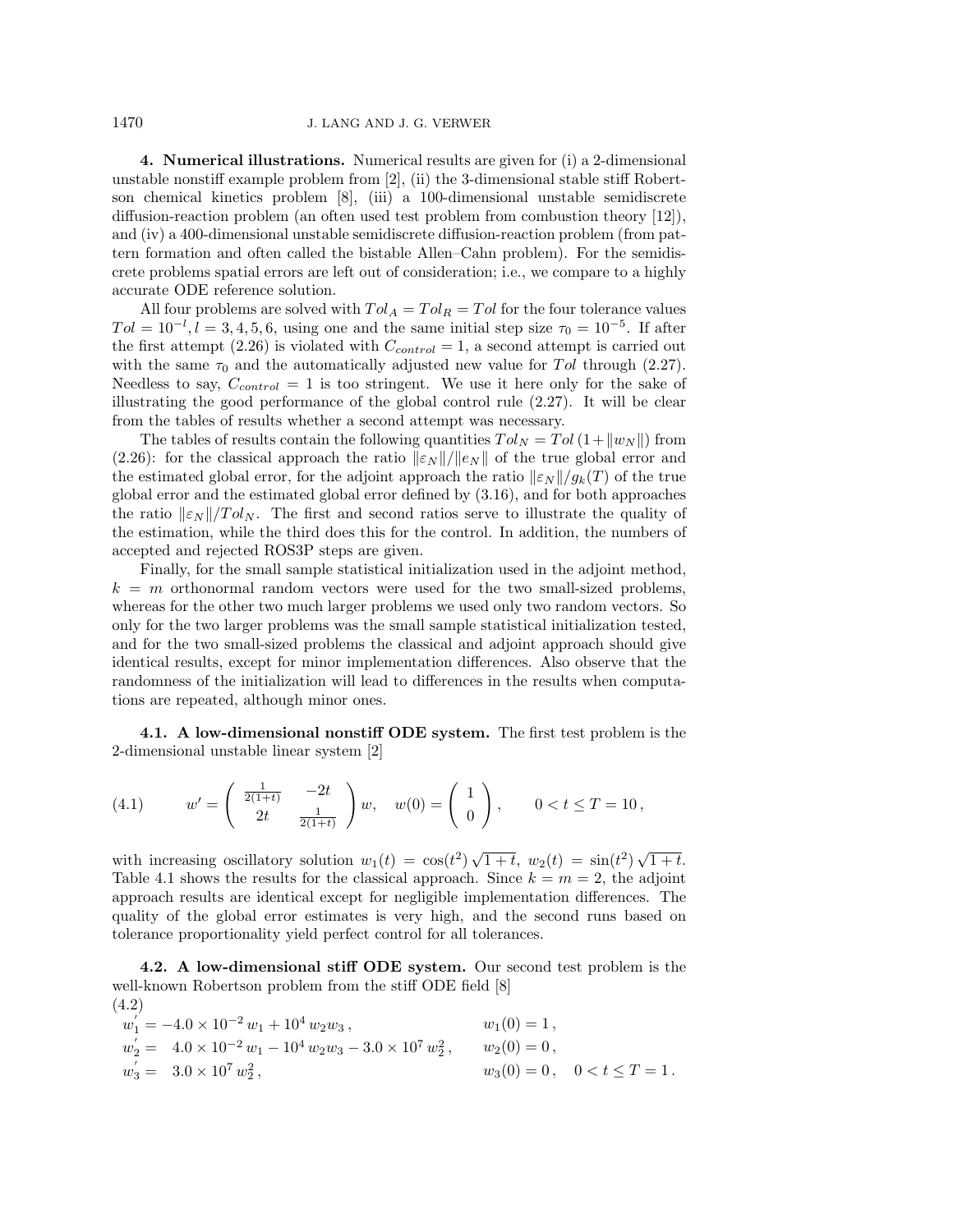| Tol                   | $Tol_N$               | $\ \epsilon_N\ /Tol_N$ | $\ \epsilon_N\ /\ \epsilon_N\ $ | Accept | Reject |
|-----------------------|-----------------------|------------------------|---------------------------------|--------|--------|
| $10^{-3}$             | $3.32 \times 10^{-3}$ | 8.16                   | 1.02                            | 1031   |        |
| $1.25 \times 10^{-4}$ | $3.34 \times 10^{-3}$ | 1.03                   | 1.01                            | 2044   |        |
| $10^{-4}$             | $3.34 \times 10^{-4}$ | 8.23                   | 1.01                            | 2201   |        |
| $1.22 \times 10^{-5}$ | $3.34 \times 10^{-4}$ | 1.00                   | 1.00                            | 4415   |        |
| $10^{-5}$             | $3.34 \times 10^{-5}$ | 8.20                   | 1.00                            | 4719   |        |
| $1.22\times10^{-6}$   | $3.35 \times 10^{-5}$ | 1.00                   | 1.00                            | 9419   |        |
| $10^{-6}$             | $3.35 \times 10^{-6}$ | 8.19                   | 1.00                            | 10146  |        |
| $1.22 \times 10^{-7}$ | $3.35 \times 10^{-6}$ | 1.00                   | 1.00                            | 20426  |        |

Table 4.1 Low-dimensional nonstiff ODE system: classical approach.

TABLE  $4.2$ A low-dimensional stiff ODE system: adjoint approach.

| Tol       | $Tol_N$               | $\ \epsilon_N\ /Tol_N$ | $\ \epsilon_N\ /g_3(T)$ | Accept | Reject |
|-----------|-----------------------|------------------------|-------------------------|--------|--------|
| $10^{-3}$ | $1.56 \times 10^{-3}$ | $7.39 \times 10^{-5}$  | 1.05                    | 29     |        |
| $10^{-4}$ | $1.56 \times 10^{-4}$ | $1.05 \times 10^{-3}$  | 0.94                    | 31     |        |
| $10^{-5}$ | $1.56 \times 10^{-5}$ | $8.68 \times 10^{-3}$  | 1.01                    | 40     |        |
| $10^{-6}$ | $1.56 \times 10^{-6}$ | $7.64 \times 10^{-2}$  | $1.02\,$                | 62     |        |

This stiff problem is highly stable, resulting in global errors much smaller than imposed local tolerances (the effect of the small initial  $\tau_0 = 10^{-5}$  is less strong). So global error control is redundant here, and no control runs were carried out. The global error estimation appears to work very well for this stiff problem. Table 4.2 shows results of the adjoint approach. Since  $k = m = 3$ , the results of the classical approach again are identical, except for negligible implementation differences. These exist only for the column for the values of  $\|\epsilon_N\|/g_3(T)$ . The corresponding values  $\|\epsilon_N\|/\|\epsilon_N\|$  for the classical approach are  $(1.07, 1.02, 1.03, 1.04)^T$ .

**4.3. High-dimensional stiff ODE system I.** Our third ODE test system is derived from spatially discretizing the well-known 1D combustion example problem (see, e.g., [12, p. 434] for the 2D version)

(4.3) 
$$
u_t = u_{xx} + \frac{1}{4} (2 - u) e^{20(1 - 1/u)}, \quad 0 < x < 1, \quad 0 < t \le T = 0.28,
$$

subjected to the initial condition  $u(x, 0) = 1$ , the zero Neumann boundary condition  $u_x = 0$  at  $x = 0$ , and the Dirichlet boundary condition  $u = 1$  at  $x = 1$ . The spatial discretization is done by second-order central differencing on a uniform hybrid grid (because of the Neumann condition) with mesh width 1/100.5, resulting in a 100 dimensional ODE system  $w' = F(w)$ . We have chosen this system because it requires variable step sizes and it is unstable. The instability emanates from the reaction term whose derivative ranges between approximately +1000 and −5500; see [12] for details. Furthermore, the 100-dimensional ODE system poses a challenging test for the small sample statistical method using  $k = 2$  only.

For the classical approach Table 4.3 reveals an excellent estimation of the global error and likewise a high quality of the control for all tolerances. Observe that for  $Tol = 10^{-6}$  the second control run is redundant. Regarding the adjoint approach we emphasize the high quality of the small sample statistical method. From inequality (3.10) one would expect the ratios  $\|\varepsilon_N\|/g_2(T)$  to lie asymptotically between 0.1 and 10.0 with 99% probability. Table 4.4, however, shows ratio values ranging between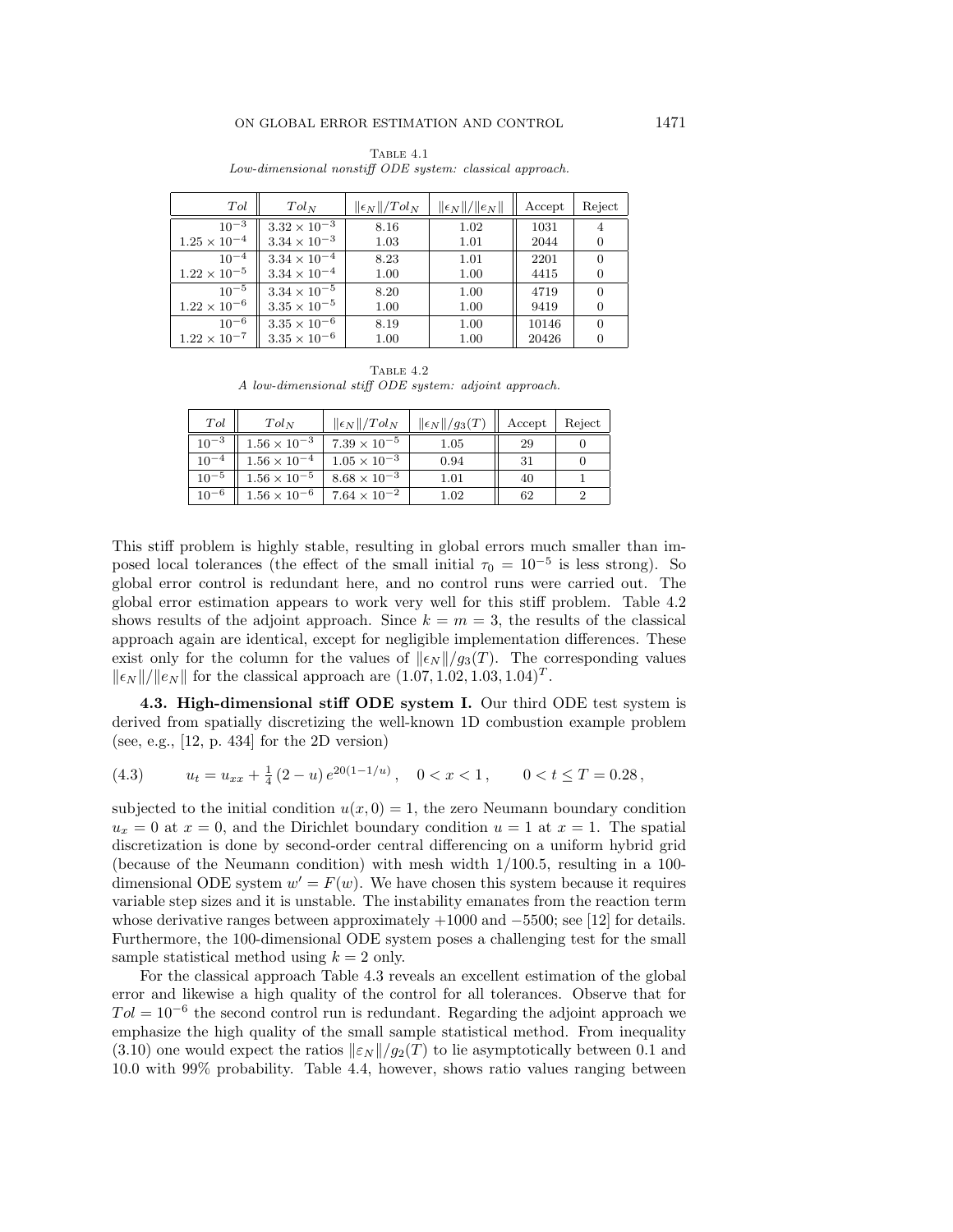| Tol                   | $Tol_N$               | $\ \epsilon_N\ /Tol_N$ | $\ \epsilon_N\ /\ e_N\ $ | Accept | Reject |
|-----------------------|-----------------------|------------------------|--------------------------|--------|--------|
| $10^{-3}$             | $2.83 \times 10^{-3}$ | 2.56                   | 1.25                     | 529    | 33     |
| $4.91\times10^{-4}$   | $2.84 \times 10^{-3}$ | 1.03                   | 1.20                     | 680    | 32     |
| $10^{-4}$             | $2.84 \times 10^{-4}$ | 2.64                   | 1.13                     | 1183   | 18     |
| $4.30 \times 10^{-5}$ | $2.84 \times 10^{-4}$ | 1.11                   | 1.09                     | 1586   | 11     |
| $10^{-5}$             | $2.84 \times 10^{-5}$ | 2.09                   | 1.05                     | 2622   | 5      |
| $5.02\times10^{-6}$   | $2.84 \times 10^{-5}$ | 0.85                   | 1.03                     | 3318   | 3      |
| $10^{-6}$             | $2.84 \times 10^{-6}$ | 0.91                   | 1.00                     | 5736   | 3      |

Table 4.3 High-dimensional stiff ODE system I: classical approach.

TABLE  $4.4$ High-dimensional stiff ODE system I: adjoint approach.

| Tol                   | $Tol_N$               | $\ \epsilon_N\ /Tol_N$ | $\ \epsilon_N\ /g_2(T)$ | Accept | Reject         |
|-----------------------|-----------------------|------------------------|-------------------------|--------|----------------|
| $10^{-3}$             | $2.83 \times 10^{-3}$ | 2.56                   | 1.35                    | 529    | 33             |
| $5.26 \times 10^{-4}$ | $2.84 \times 10^{-3}$ | 1.06                   | 1.38                    | 664    | 32             |
| $10^{-4}$             | $2.84 \times 10^{-4}$ | 2.64                   | 0.92                    | 1183   | 18             |
| $3.47 \times 10^{-5}$ | $2.84 \times 10^{-4}$ | 0.84                   | 0.92                    | 1708   | 8              |
| $10^{-5}$             | $2.84 \times 10^{-5}$ | 2.09                   | 0.76                    | 2622   | $\overline{5}$ |
| $3.66 \times 10^{-6}$ | $2.84 \times 10^{-5}$ | 0.57                   | 0.76                    | 3695   |                |
| $10^{-6}$             | $2.84 \times 10^{-6}$ | 0.91                   | 0.72                    | 5736   | 3              |
| $7.93\times10^{-7}$   | $2.84 \times 10^{-6}$ | 0.65                   | 0.72                    | 6204   | 3              |

0.72 and 1.38. Taking k larger with this large dimension  $m$  is no option. For example, doubling k to 4 does not lead to a notable improvement yet increases the costs for the global error estimation. Noting the small deviations from 1.0 of all listed ratios, especially after the control run, both approaches perform excellently with respect to estimation and control.

**4.4. High-dimensional stiff ODE system II.** Similar to the third, the fourth test problem was chosen because it is unstable, again challenging global error control. It is derived from spatially discretizing the following version of the bistable Allen– Cahn equation:

(4.4) 
$$
u_t = 10^{-2} u_{xx} + 100u (1 - u^2), \quad 0 < x < 2.5, \qquad 0 < t \le T = 0.5,
$$

with the initial function and Dirichlet boundary values taken from the exact wave front solution  $u(x,t) = (1 + e^{\lambda(x-\alpha t)})^{-1}$ ,  $\lambda = 50\sqrt{2}$ ,  $\alpha = 1.5\sqrt{2}$ . Uniform secondorder central discretization in space yields our ODE test system, now with  $m = 400$ components. The instability emanates from the unstable stationary state  $u = 0$ . Further, since  $m = 400$  and  $k = 2$ , this problem also poses an even more challenging test for the small sample statistical method.

Table 4.5 reveals again a high quality of the global error estimation for the classical approach and the control process also works very well. The ratios for  $\|\epsilon_N\|/Tol_N$  lie between 0.71 and 0.93 after the control run. Observe that for  $Tol = 10^{-5}$ ,  $10^{-6}$ the control runs are redundant. In actual practice, taking the control parameter  $C_{control} > 1$  in (2.26), this would also hold for the other tolerances. For the adjoint approach, the ratios  $\left|\frac{\epsilon_N}{g_2(T)}\right|$  given in Table 4.6 range from 0.53 to 2.56, which is by a factor of 4 better than one would expect from inequality (3.10). The adjoint approach does not require a second run for  $Tol = 10^{-4}$ ,  $10^{-6}$ , and for the other cases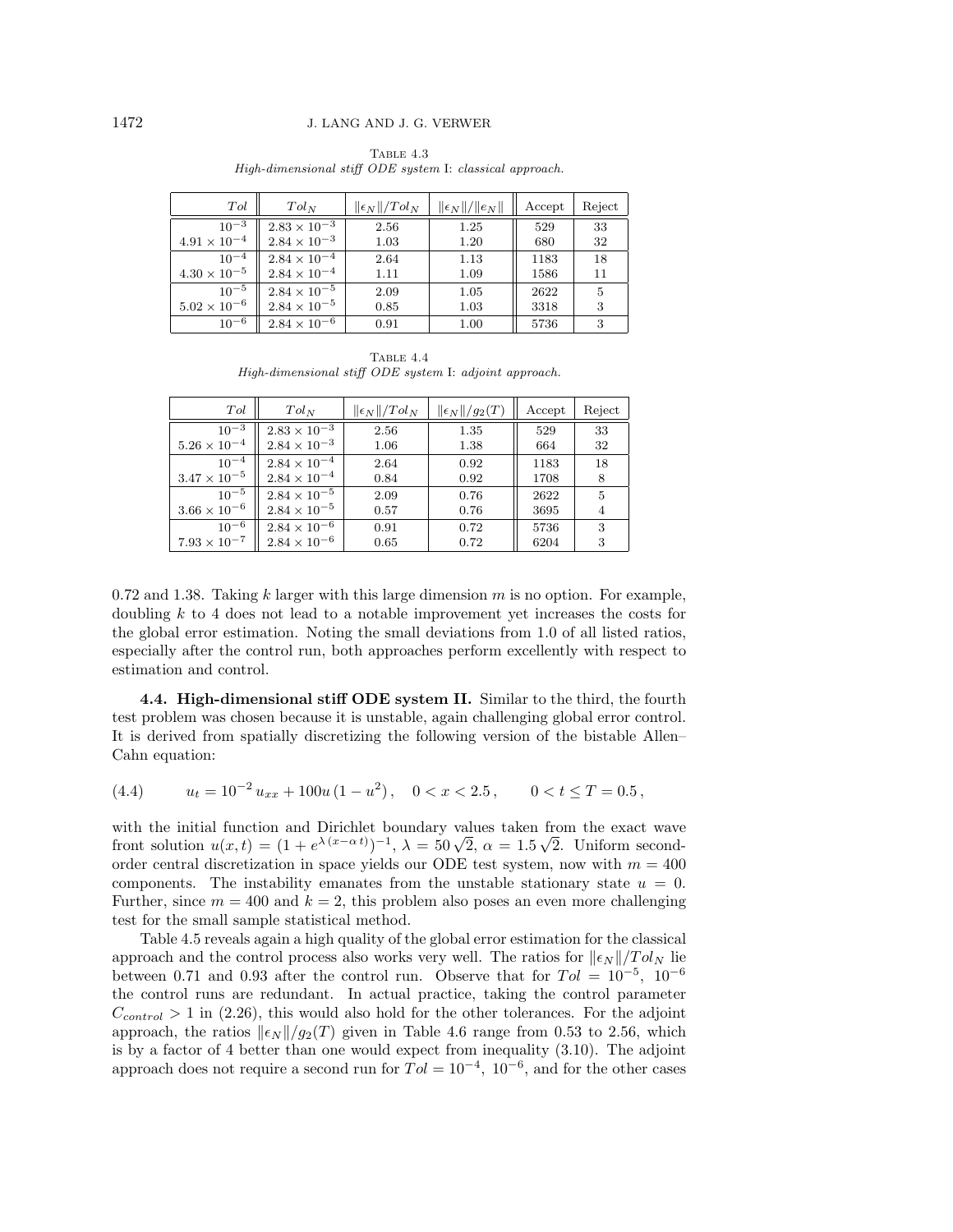| Tol                   | $Tol_N$               | $\ \epsilon_N\ /Tol_N$ | $\ \epsilon_N\ /\ e_N\ $ | Accept | Reject |
|-----------------------|-----------------------|------------------------|--------------------------|--------|--------|
| $10^{-3}$             | $1.65 \times 10^{-3}$ | 1.29                   | 0.77                     | 373    |        |
| $6.01 \times 10^{-4}$ | $1.65 \times 10^{-3}$ | 0.71                   | 0.83                     | 446    |        |
| $10^{-4}$             | $1.65 \times 10^{-4}$ | 0.95                   | 0.93                     | 833    | 0      |
| $9.84 \times 10^{-5}$ | $1.65 \times 10^{-4}$ | 0.93                   | 0.93                     | 838    |        |
| $10^{-5}$             | $1.65 \times 10^{-5}$ | 0.82                   | 0.97                     | 1835   | 0      |
| $10^{-6}$             | $1.65 \times 10^{-6}$ | 0.76                   | 0.98                     | 3998   |        |

Table 4.5 High-dimensional stiff ODE system II: classical approach.

TABLE  $4.6$ High-dimensional stiff ODE system II: adjoint approach.

| Tol                   | $Tol_N$               | $\ \epsilon_N\ /Tol_N$ | $\ \epsilon_N\ /g_2(T)$ | Accept | Reject |
|-----------------------|-----------------------|------------------------|-------------------------|--------|--------|
| $10^{-3}$             | $1.65 \times 10^{-3}$ | 1.29                   | 0.53                    | 373    |        |
| $4.09\times10^{-4}$   | $1.65 \times 10^{-3}$ | 0.45                   | 0.57                    | 510    |        |
| $10^{-4}$             | $1.65 \times 10^{-4}$ | 0.95                   | 1.40                    | 833    |        |
| $10^{-5}$             | $1.65 \times 10^{-5}$ | 0.82                   | 0.78                    | 1835   |        |
| $9.45 \times 10^{-6}$ | $1.65 \times 10^{-5}$ | 0.78                   | 0.78                    | 1870   |        |
| $10^{-6}$             | $1.65 \times 10^{-6}$ | 0.76                   | 2.56                    | 3998   |        |

the control is also very efficient (only a factor 0.45 to 0.78 off the imposed tolerance after the control run).

**5. Summary and main conclusions.** Inspired by [2] and related earlier literature, e.g., [1, 5, 6, 7, 13], we have discussed and compared classical global error estimation based on the first variational equation to a recent more novel approach based on the adjoint equation. The common starting point for both approaches is the perturbed equation with the residual or defect function defined by piecewise, cubic Hermite interpolation. As a base integrator for the comparison we have chosen the third-order, A-stable Runge–Kutta–Rosenbrock method ROS3P. We have also implemented global error control, for which we have used the property of tolerance proportionality for both the classical and the adjoint approaches.

On the basis of the four example problems, ranging from nonstiff to stiff, the computational effort of each of the two approaches, and the insight from the analysis, we have come to three main conclusions. (i) The classical approach is remarkably reliable, with respect to both estimation and control. Although well known in the numerical ODE literature, it seems that the virtue of this approach has been insufficiently brought forward, since as yet this form of global error estimation and control is far less popular than the commonly used local techniques. (ii) Most notable for the adjoint approach is the excellent performance of the small sample statistical method which forms the heart of the method. We have applied it successfully using only  $k = 2$  random vectors for dimensions  $m = 100, 400$  (in [2] it was not tested since there  $k = m \leq 2$ ). With  $k = 2$  the computational costs are only marginally higher than those of the classical approach. Were we to omit the second control run, then our Matlab runs in the adjoint case would be on average only about 15% more costly in CPU time. Omitting the second control run can make a difference, because in the adjoint case the second control run can be significantly more expensive than in the classical case due to the need of reevaluating many Jacobian matrices. (iii) The main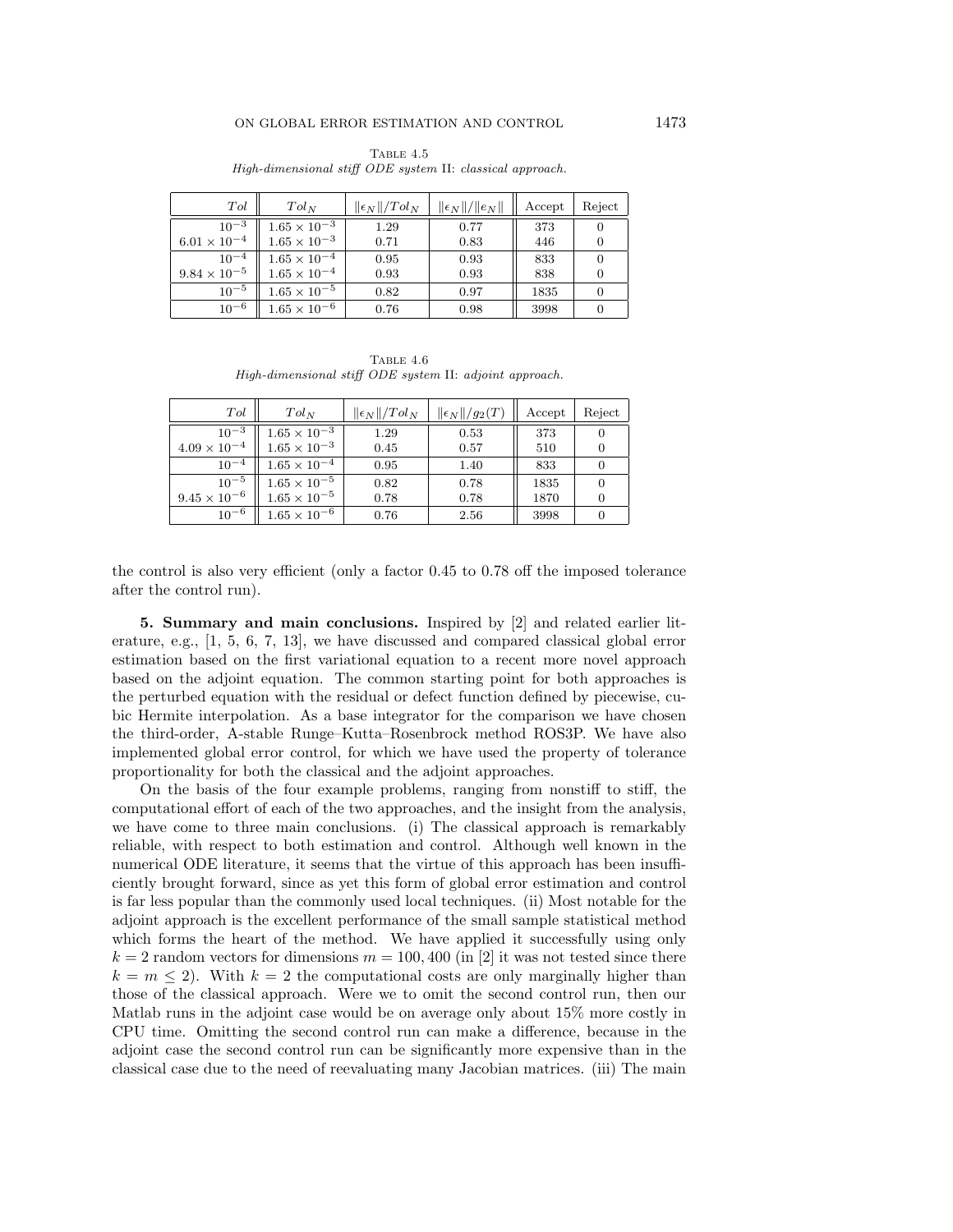disadvantage of the adjoint approach is the need either to store the whole approximation sequence  $(w_n; 0 \leq 1 \leq N)$  or to store part of it and to carry out a second forward computation. When using Jacobians, as is the case for ROS3P, storage becomes truly a handicap with large problems calling for Jacobian reevaluations and hence additional CPU costs.

Something we haven't discussed in this paper is that the adjoint approach can give precious sensitivity information which can be used to advantage for a different step size adaptation (see, e.g.,  $[17]$ ). Such information is not available within the classical approach. Our step size adaptation is standard and based on local error control. Other approaches based on a posteriori information and the adjoint approach do exist and are claimed to give better results for global error control; see [17, 18, 19].

## REFERENCES

- [1] R. BECKER AND R. RANNACHER, An optimal control approach to a posteriori error estimation in finite element methods, Acta Numer., 10 (2001), pp. 1–102.
- [2] Y. CAO AND L. PETZOLD, A posteriori error estimation and global error control for ordinary differential equations by the adjoint method, SIAM J. Sci. Comput., 26 (2004), pp. 359– 374.
- [3] K. Dekker and J.G. Verwer, Stability of Runge-Kutta Methods for Stiff Nonlinear Differential Equations, North-Holland, Amsterdam, 1984.
- [4] W.H. ENRIGHT, Continuous numerical methods for ODEs with defect control, J. Comput. Appl. Math., 125 (2000), pp. 159–170.
- [5] K. Eriksson, C. Johnson, and A. Logg, Adaptive computational methods for parabolic problems, in Encyclopedia of Computational Mechanics, E. Stein, R. de Borst, and J.R. Hughes, eds., Wiley, New York, 2004.
- [6] D. Estep, A posteriori error bounds and global error control for approximation of ordinary differential equations, SIAM J. Numer. Anal., 32 (1995), pp. 1–48.
- [7] D. Estep, M. Larsson, and R. Williams, Estimating the Error of Numerical Solutions of Systems of Reaction–Diffusion Equations, Mem. Amer. Math. Soc. 146, AMS, Providence, RI, 2000.
- [8] E. Hairer, S.P. Nørsett, and G. Wanner, Solving Ordinary Differential Equations I Nonstiff Problems, second ed., Springer Ser. Comput. Math., Springer, Berlin, 1993.
- [9] P. Henrici, Discrete Variable Methods in Ordinary Differential Equations, Wiley, New York, 1962.
- [10] D.J. Higham, Robust defect control with Runge-Kutta schemes, SIAM J. Numer. Anal., 26 (1989), pp. 1175–1183.
- [11] D.J. Higham, Runge-Kutta defect control using Hermite-Birkhoff interpolation, SIAM J. Sci. Comput., 12 (1991), pp. 991–999.
- [12] W. HUNDSDORFER AND J.G. VERWER, Numerical Solution of Time-Dependent Advection-Diffusion-Reaction Equations, Springer Ser. Comput. Math. 33, Springer, Berlin, 2003.
- [13] C. JOHNSON, Error estimates and adaptive time–step control for a class of one–step methods for stiff ordinary differential equations, SIAM J. Numer. Anal., 25 (1988), pp. 908–926.
- [14] C.S. KENNEY AND A.J. LAUB, Small–sample statistical condition estimates for general matrix functions, SIAM J. Sci. Comput., 15 (1994), pp. 36–61.
- [15] J. LANG, Adaptive Multilevel Solution of Nonlinear Parabolic PDE Systems. Theory, Algorithm and Applications, Lect. Notes Comput. Sci. Eng. 16, Springer, New York, 1994.
- [16] J. Lang and J.G. Verwer, ROS3P An accurate third-order Rosenbrock solver designed for parabolic problems, BIT, 41 (2001), pp. 731–738.
- [17] K.-S. Moon, A. Szepessy, R. Tempone, and G. Zouaris, Convergence rates for adaptive approximation of ordinary differential equations, Numer. Math., 96 (2003), pp. 99–129.
- [18] K.-S. MOON, A. SzEPESSY, R. TEMPONE, AND G. ZOUARIS, A variational principle for adaptive approximation of ordinary differential equations, Numer. Math., 96 (2003), pp. 131– 152.
- [19] K.-S. Moon, E. Von Schwerin, A. Szepessy, and R. Tempone, An adaptive algorithm for ordinary stochastic and partial differential equations, Contemp. Math. 383 (2006), pp. 325–344.
- [20] L.F. Shampine, Numerical Solution of Ordinary Differential Equations, Chapman and Hall, New York, 1994.